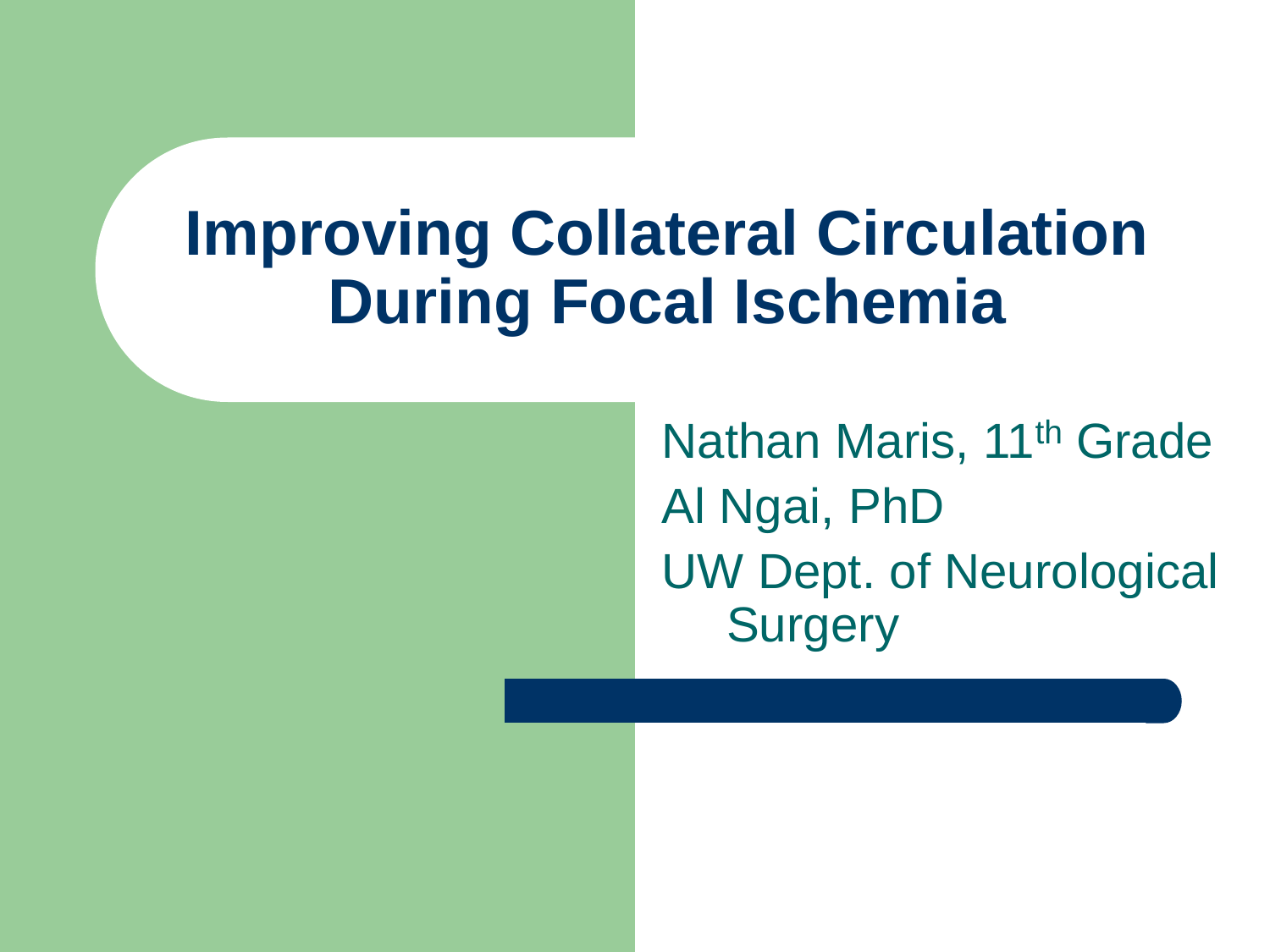## **What Is Stroke?**

- ⚫ Two major types
	- Ischemic stroke (occlusion of a major artery going to the brain—majority of stroke)
	- Hemorrhagic stroke (bleeding on or inside the brain caused by the breakage of an aneurysm, vessel dissection, etc.)
- ⚫ Usually related to preexisting conditions
	- Hypertension, prior head injury, embolism
- In focal ischemic stroke, the pial circulation provides collateral blood flow to the core and penumbra regions.



*MRI of a stroke in the left hemisphere of the brain*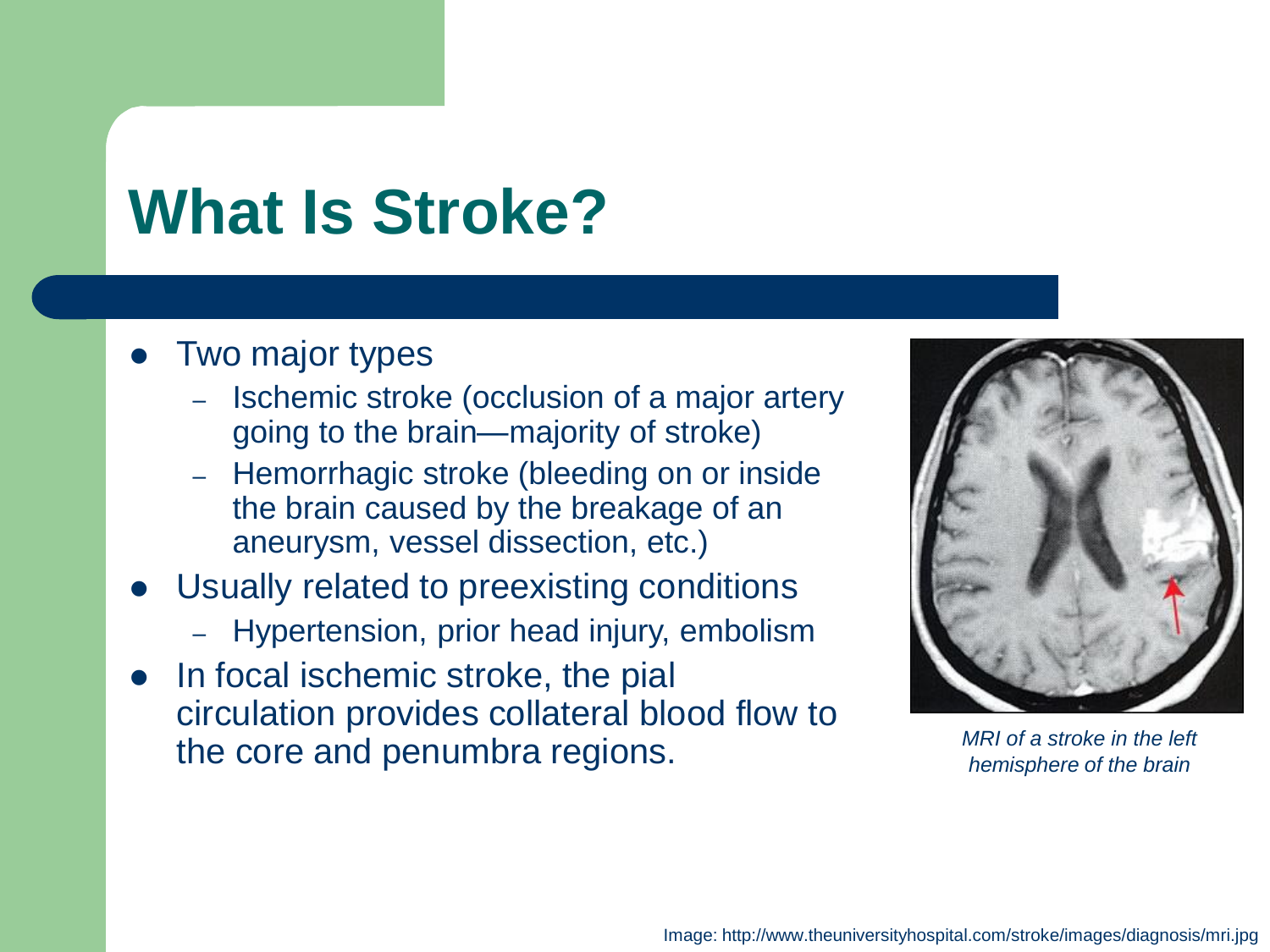### **Research Questions**

- How do focal ischemia and reperfusion affect cerebral circulatory responses?
- What may contribute to the recovery of brain perfusion during and after ischemia?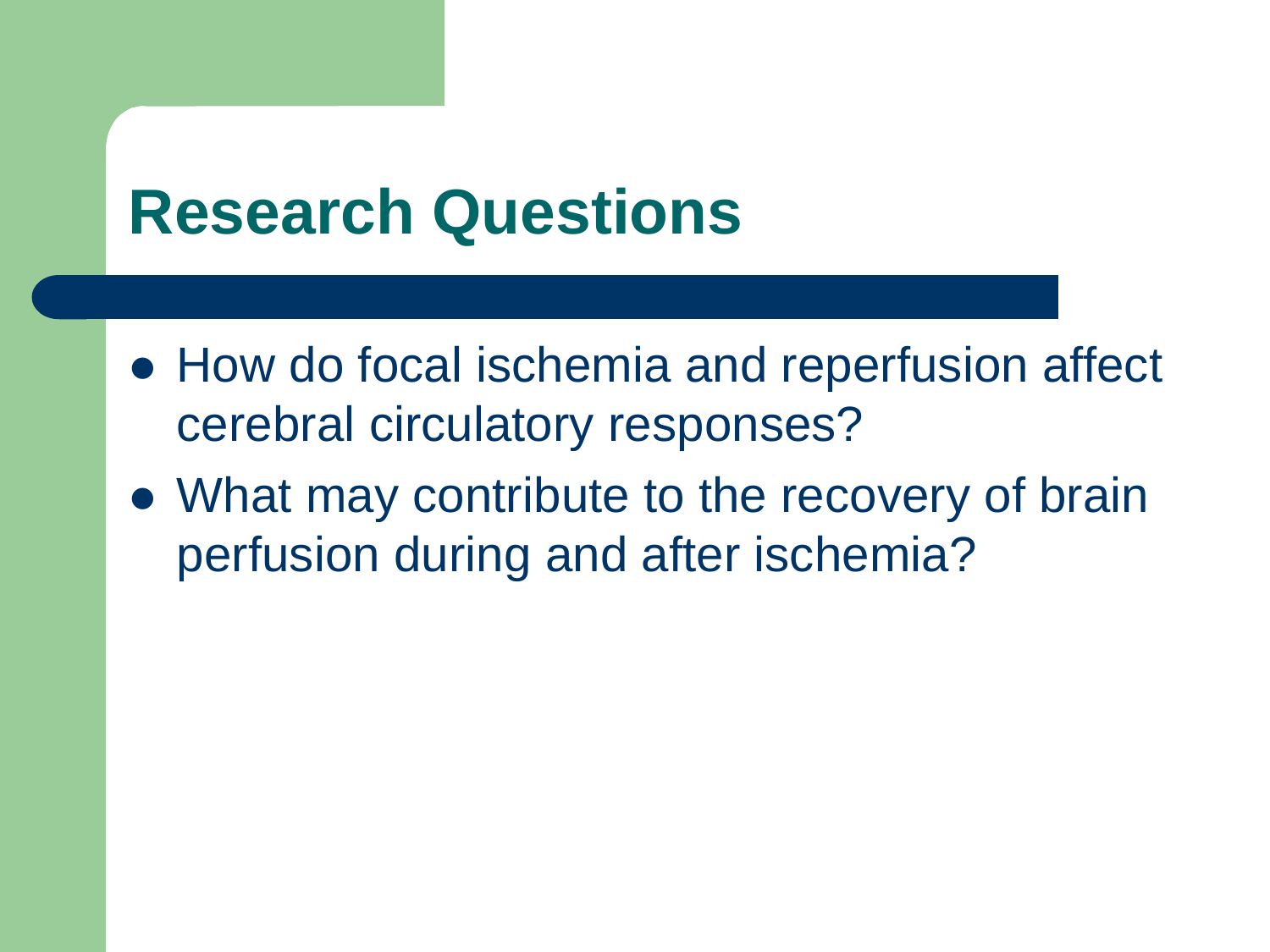# **Lab Objectives**



*A silicon-coated suture occludes the MCA by filling the ICA.*

- ⚫ Observe the effects of induced focal stroke on rats
	- Male, female, hypertensive/aged (risk factors for stroke)
	- Use either a suture or a thrombin clot to occlude the MCA
- ⚫ Enhance collateral blood flow using vasodilators, including:
	- Adenosine/adenosine kinase inhibitor
	- Nitric oxide/phosphodiesterase inhibitor
	- Carbon dioxide/hypercapnia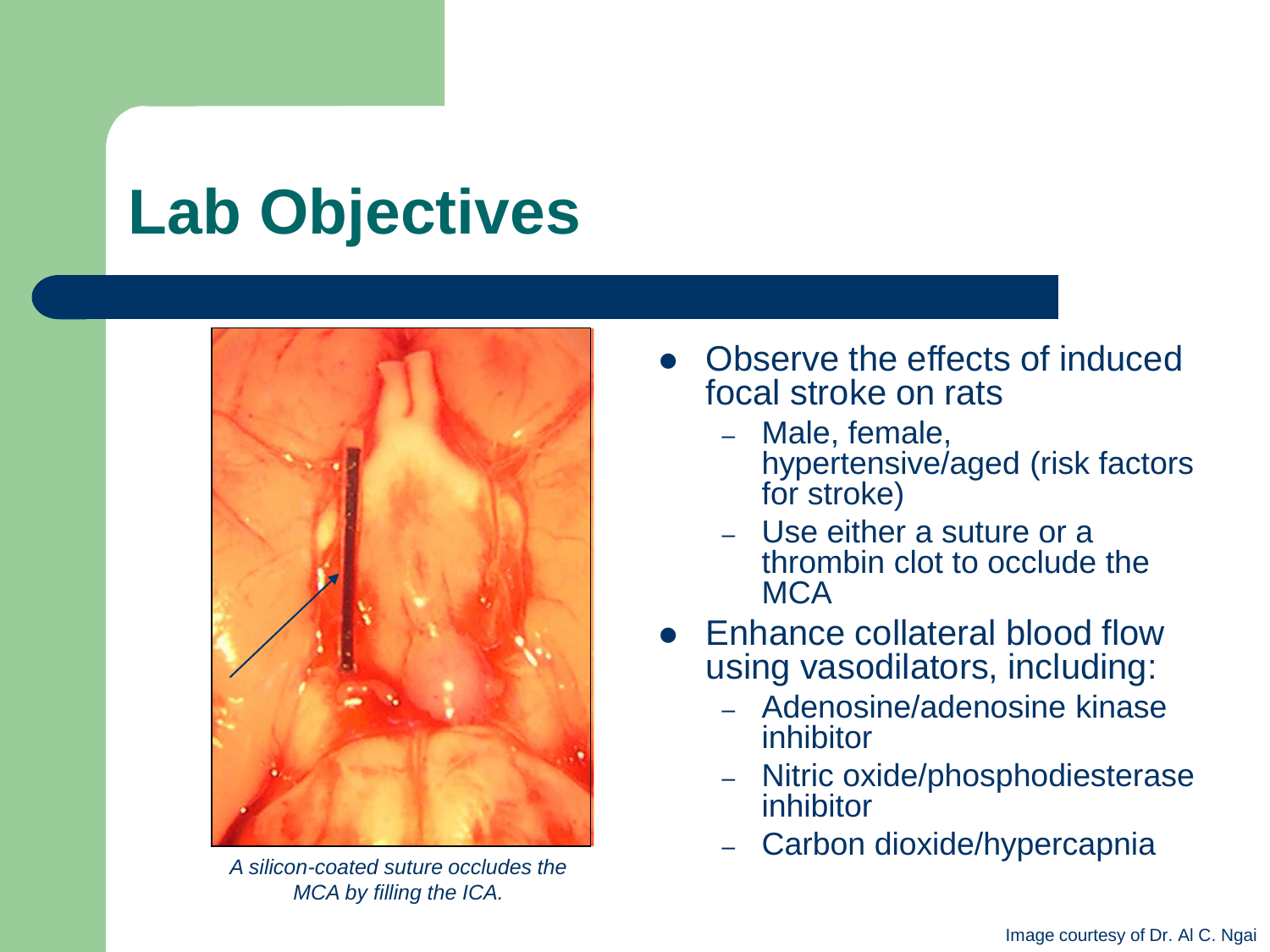# **Methods**

- ⚫ Anesthetized using isoflurane gas
- ⚫ Cannulation of femoral artery for BP monitoring; tracheal intubation
- ⚫ Creation of cranial window
- MCAO using suture or clot
- ⚫ Topical administration of vasodilator/IV application of AKI
- ⚫ Monitoring of blood flow/dilation
	- LDF
	- Laser Speckle Imaging
	- Vessel diameter measurement



*Processed Laser Speckle contrast image*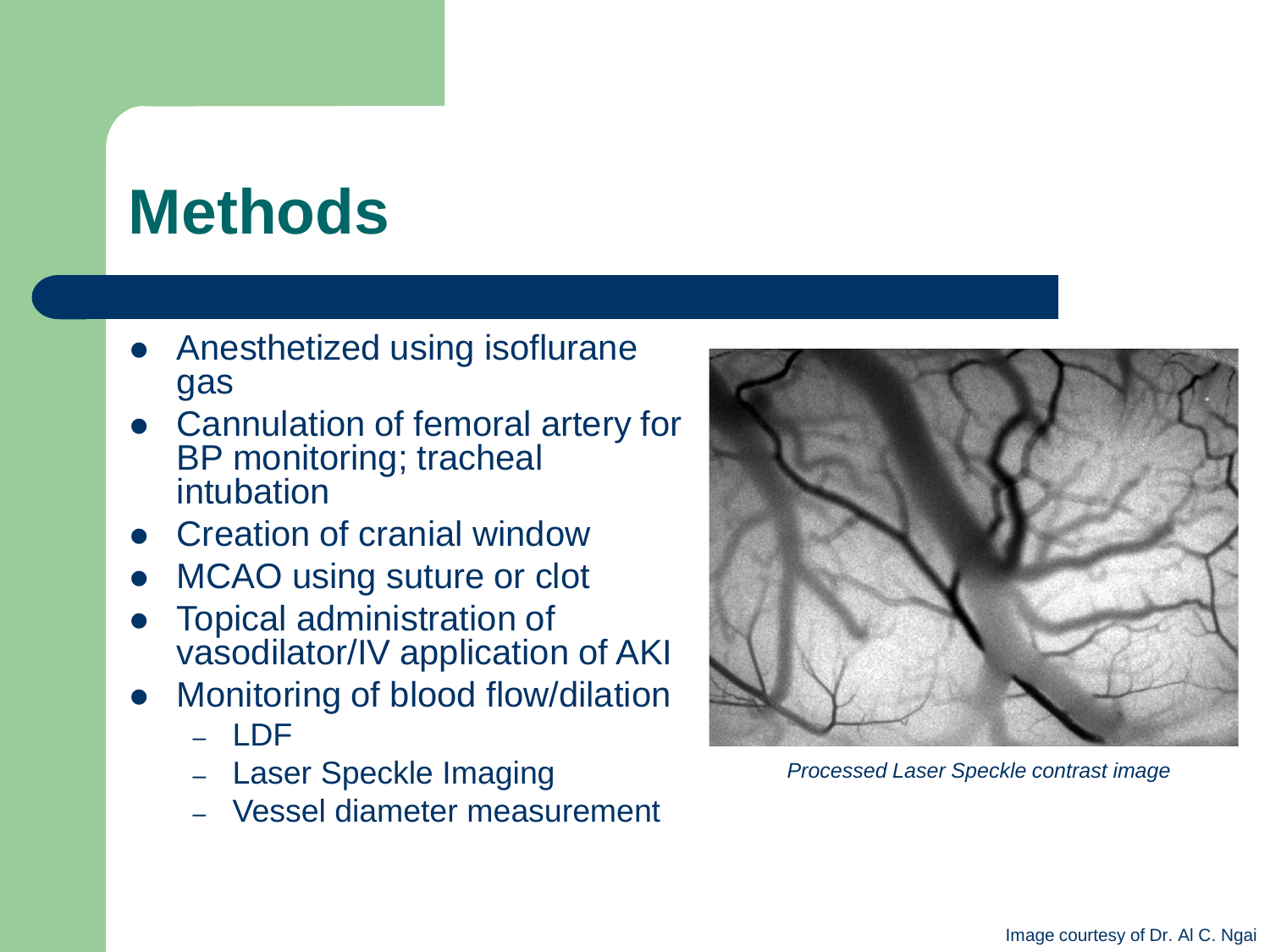**Results**

#### RAW IMAGE



#### BASELINE MCAO



#### LASER SPECKLE **CONTRAST**









Images courtesy of Dr. Al C. Ngai

#### **CEREBRAL** BLOOD FLOW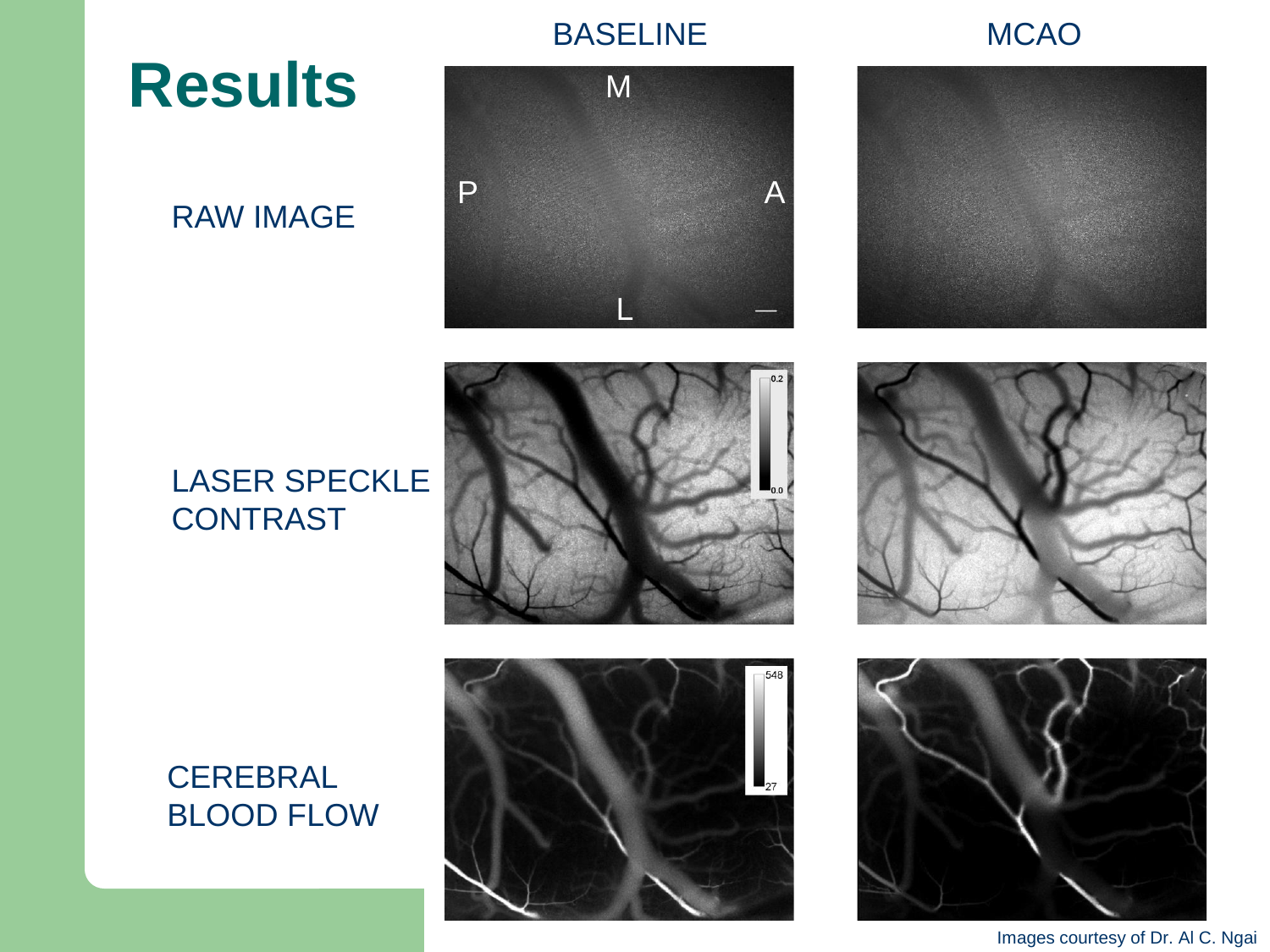### **Adenosine**



*An adenosine molecule*

- ⚫ Breakdown product of ATP
	- Adenine (purine) and ribose sugar
	- $-$  Lack of  $O_2$ , glucose to core of stroke; cellular respiration cannot occur
	- ATP breaks down to Adenosine and 3  $P_i$
- ⚫ Adenosine acts as a potent vasodilator of collaterals, but is quickly broken down by adenosine kinase.
	- Adenosine kinase inhibitor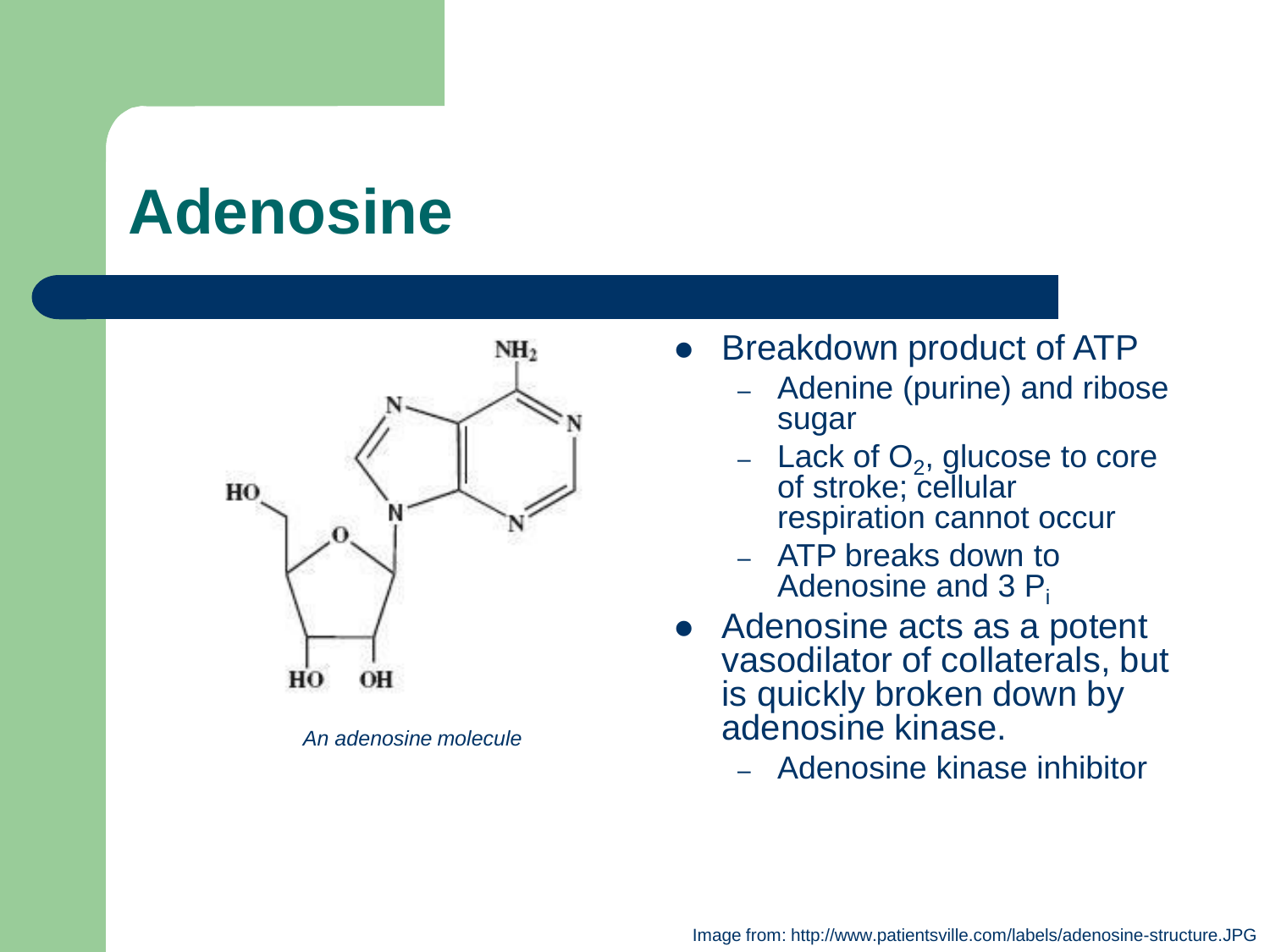# **Conclusion**

- ⚫ Primary results are encouraging
	- Adenosine/AKI administration attenuates ischemic damage
- ⚫ Future studies
	- Phenylephrine
- ⚫ Development of collateral flow-enhancing drugs with minimal side effects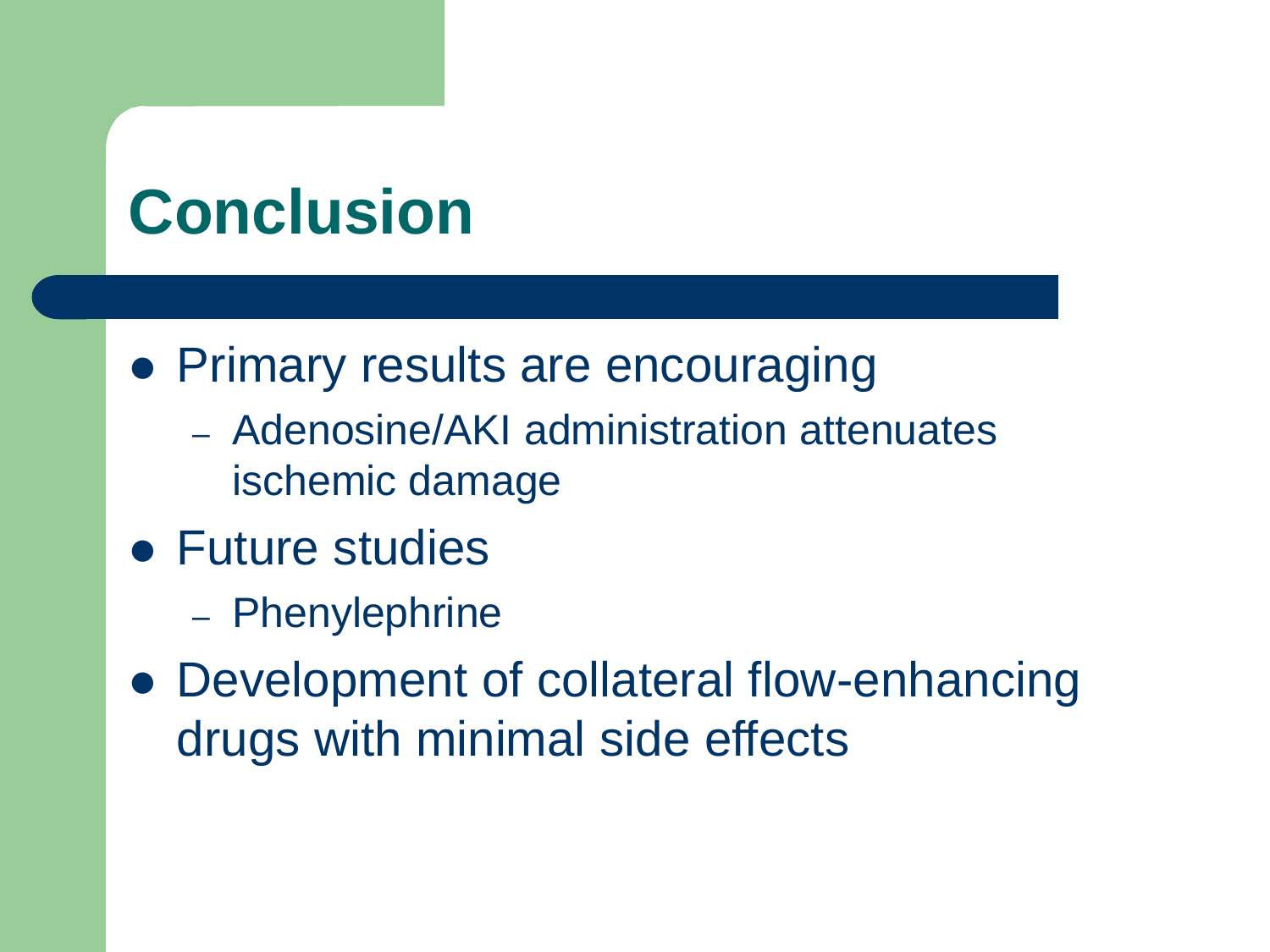### **References**

[1] *Anatomy of cerebral circulation* (pp. 3-39). General and comparative anatomy of the cerebral circulation.

[2] Hudetz, A.G., Halsey Jr., J.H., Horton, C.R., Conger, K.A., Reneau, D.D., Mathematical simulation of cerebral blood flow in focal ischemia, *Stroke*, 13 (1982) 693-700.

[3] Introduction: Stroke (CVA): Merck manual home edition . (n.d.). *Merck & Co., Inc.*. Retrieved June 30, 2010, from http://www.merck.com/mmhe/sec06/ch086/ ch086a.html

[4] Ngai, A.C., T.-S. Nguyen, and J.Y. Chua. Collateral flow enhancement by pharmacological dilation of leptomeningeal collaterals improved outcome following middle cerebral artery occlusion. Stroke. 40:e221, 2009.